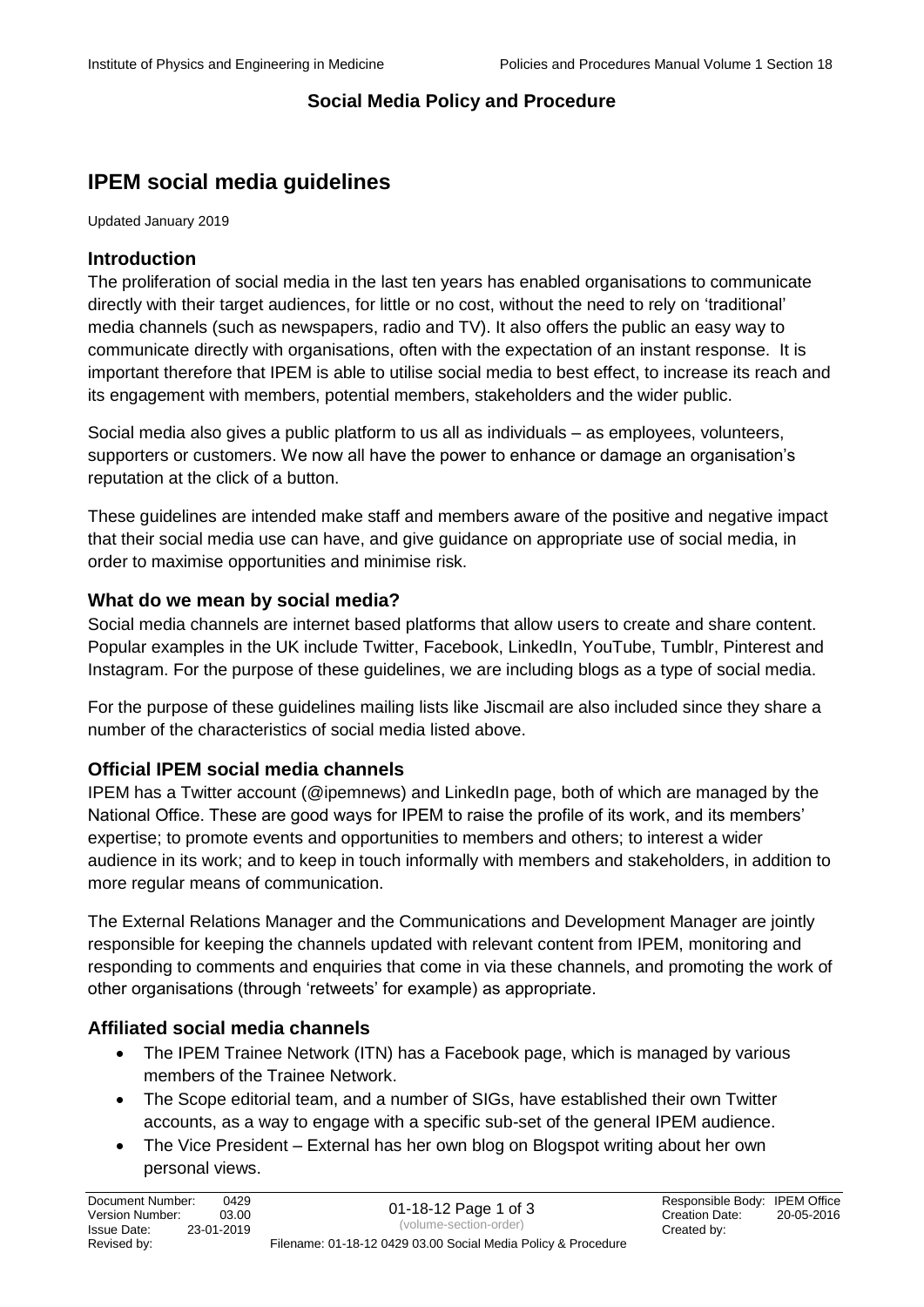## **Social Media Policy and Procedure**

These are also welcome opportunities to highlight specific areas of IPEM's work, to engage with members and other contacts informally, and to promote specific activities such as meetings or events.

Because these accounts use IPEM's name, it is important that anyone tweeting from, or writing for, these accounts is mindful that they will be seen as a representative of IPEM, even if they are not giving a formal statement on behalf of IPEM.

This is a significant responsibility for a volunteer to undertake; anyone doing so may find the following principles helpful:

- Quality and accuracy. To ensure your Twitter account/Facebook page/blog gives a good impression of IPEM, make sure content is well written (check for spelling mistakes) and updated regularly. Double check any facts and make sure links are working before you tweet them.
- Purpose. Be clear about the purpose of the account, and its intended audience, and ensure all posts, tweets and retweets are relevant to that.
- Non-discriminatory. Never tweet (or retweet) anything that could be deemed to be offensive, derogatory, bullying or harassment.
- Respecting confidentiality. Never post, tweet (or retweet) anything that might reveal confidential information or intellectual property.
- Respecting copyright. Never use someone else's images or content without their permission. Conference speakers may ask that delegates to not tweet pictures of their presentations, and this should always be respected.
- Respecting privacy. Don't publish pictures of others without their consent.
- Upholding IPEM's reputation. Social media channels are not an appropriate place to criticise IPEM, IPEM's staff, other IPEM members or our partner or stakeholder organisations.
- Non-political. As a charity, it is important that IPEM maintains its independence and does not support any one political party, or make comments that can be construed as pursuing a particular political agenda.

If a group within IPEM is interested in setting up a social media account, this should first be discussed within the group to agree the intended purpose and audience, and identify who will be responsible for providing the content and monitoring any interaction. Once a decision has been reached, this should be communicated to the Communications and Development Manager, Eva McClean [\(eva@ipem.ac.uk\)](mailto:eva@ipem.ac.uk) who can assist with branding, promoting the new account etc. If a group is unsure whether or not social media might be a useful tool for them, the Communications and Development Manager or External Relations Manager [\(sean@ipem.ac.uk\)](mailto:sean@ipem.ac.uk) can provide advice.

## **Oversight and strategy**

The National Office, via the Communications and Development Manager and the External Relations Manager, is responsible for overseeing all of IPEM's communications and external relations activity. They monitor activity on social media alongside other forms of communication, to see how well they are supporting the achievement of IPEM's strategic aims. The National Office will review these guidelines, and IPEM's overall communications policy, at regular intervals.